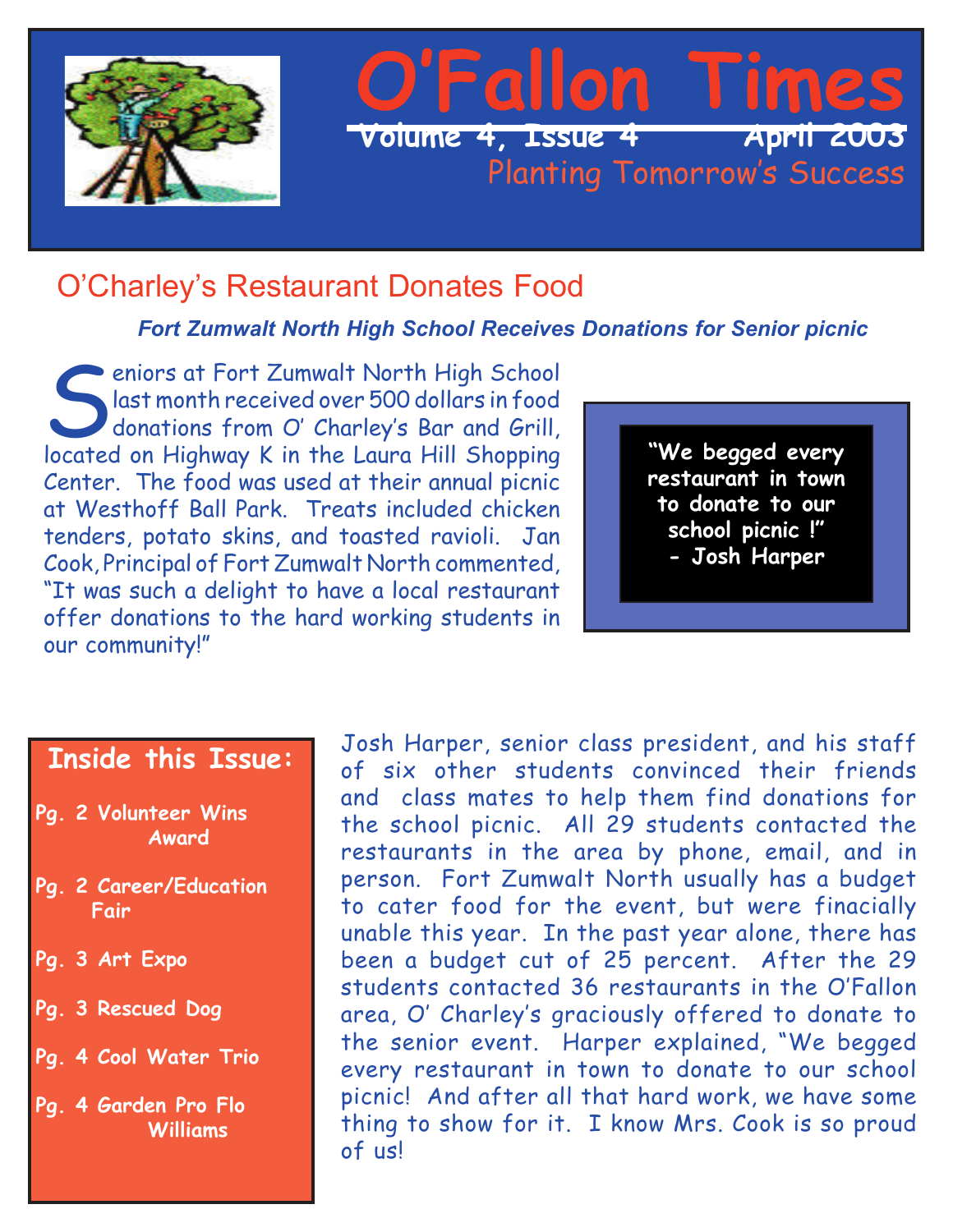## **O'Fallon Volunteer Wins Award at National Ceremony**

Workers down<br>at City Hall are<br>familiar with the name workers down at City Hall are familiar with the name, **Mary Door**. Mary is 73 years old and spends over 30 hours per week volunteering her services around town.

She works in the mailroom at City Hall, as a candy striper for St. John's Hospital, she also works with the Parks and Recreation Department, planting vegetable gardens for

the Delmar Gardens Senior Complex.

Mary is now widowed and she enjoys helping out in the neighborhood she grew up in. "It gives me great joy to help give back to my community!", she explains.

Mary Door won Volunteer of the Year Award at the National Volunteer Awards Ceremony, held annually in Washington, D.C.

# **O'Fallon Recycles**

The new **Zumwalt Recycling Center** on Highway K will have their grand opening on Saturday, April 17. The Center will be open Mon - Sat 10 a.m. to 6 p.m. The Center will be accepting the following:

◆ cardboard aluminum cans clear

## **Career and Education Fair**

**Come to O'Fallon's annual Career and Education Fair at City Hall on Saturday, April 12 from 10 a.m. to 4 p.m. Learn techniques to improve your resume and interviewing skills. Over 200 employers from the St. Charles County area. Log on to our webpage for the most up to date information at www.ofallon.mo.us.**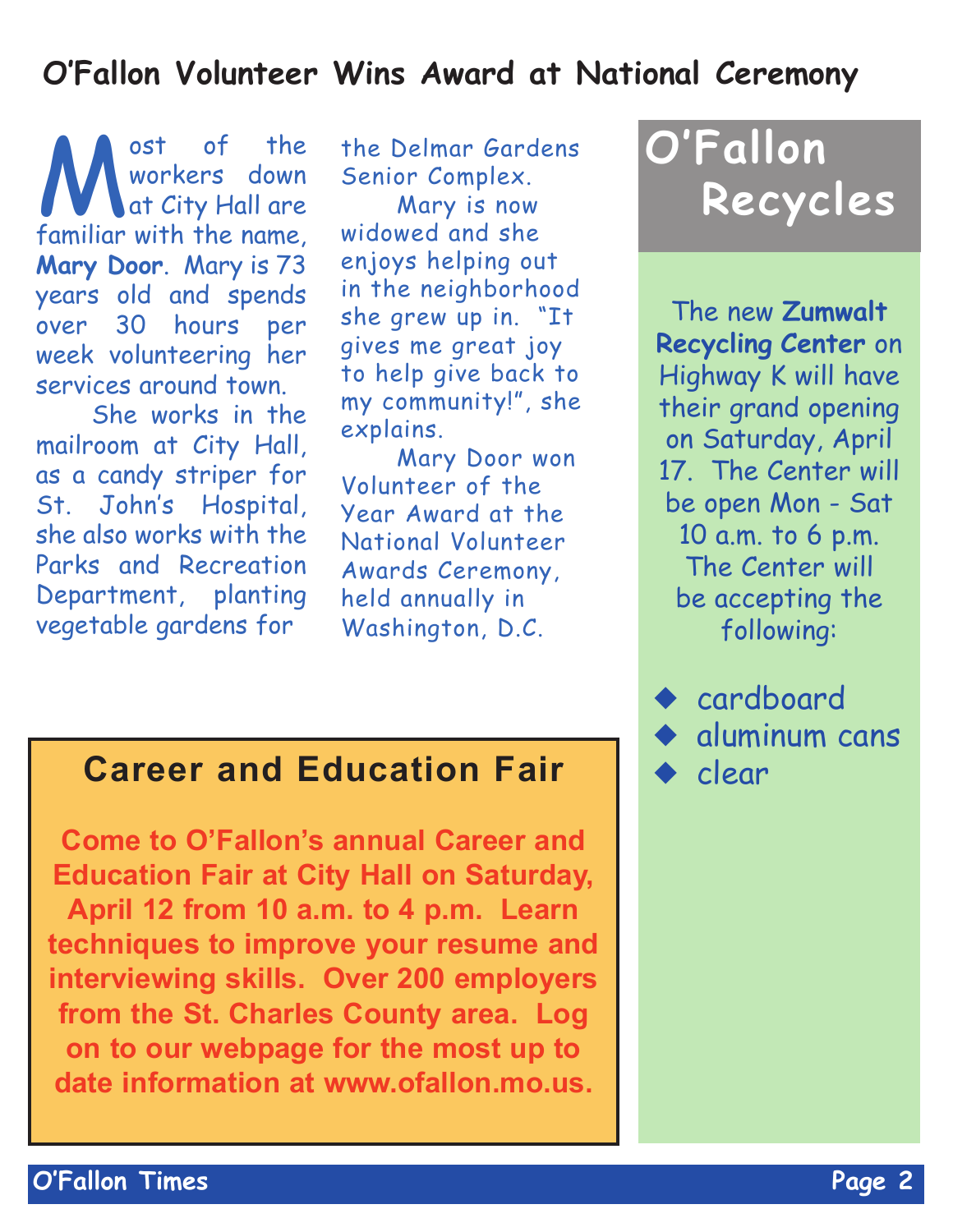**Candle light service at the Memorial Walk on April 12th from 7 p.m. to 9 p.m. Contact Sheldon Scott at 636.240.2001 or sscott.ofallon.mo.us for any questions.**

#### **Police Officer Saves Dog '<sup>s</sup> Life**

\*\*\*\*\*\*

fficer John Klauss was walking by himself in Civic Park on Tuesday, March 10 as part of his nightly duty. On this particular evening he repeatedly heard a dog whining for help.

Klauss, a dog lover himself, desperately wanted to help this dog and return it to it's rightful owner. Klauss searched the brush high and low until he came across a shepard whose

underneath two large tree branches. Klauss immediately ran over and lifted the branches off the dog.

With out hesitation, Klauss then took "Jack" to the O'Fallon Pet Hospital, where Dr. Ron Hathaway repaired Jack's broken hind legs. Hathaway recognized Jack because Jack is a regular patient at the hospital. Owner, Christine Perkins, commented yesterday, "Officer Klauss was very brave to rescue my pet, Jack!"



**Who: All ages What: Art expo When: April 26 Where: Civic Park Why: We Care Cost: FREE ! ! !**

**Learn how to make pottery, paint with acrylics, make sand art and more! Contact Kathy Hall at 636.240.2002.**



back legs were stuck **"West, Jack!"** "Officer Klauss was very brave **to rescue my pet, Jack!" - Owner Christine Perkins**